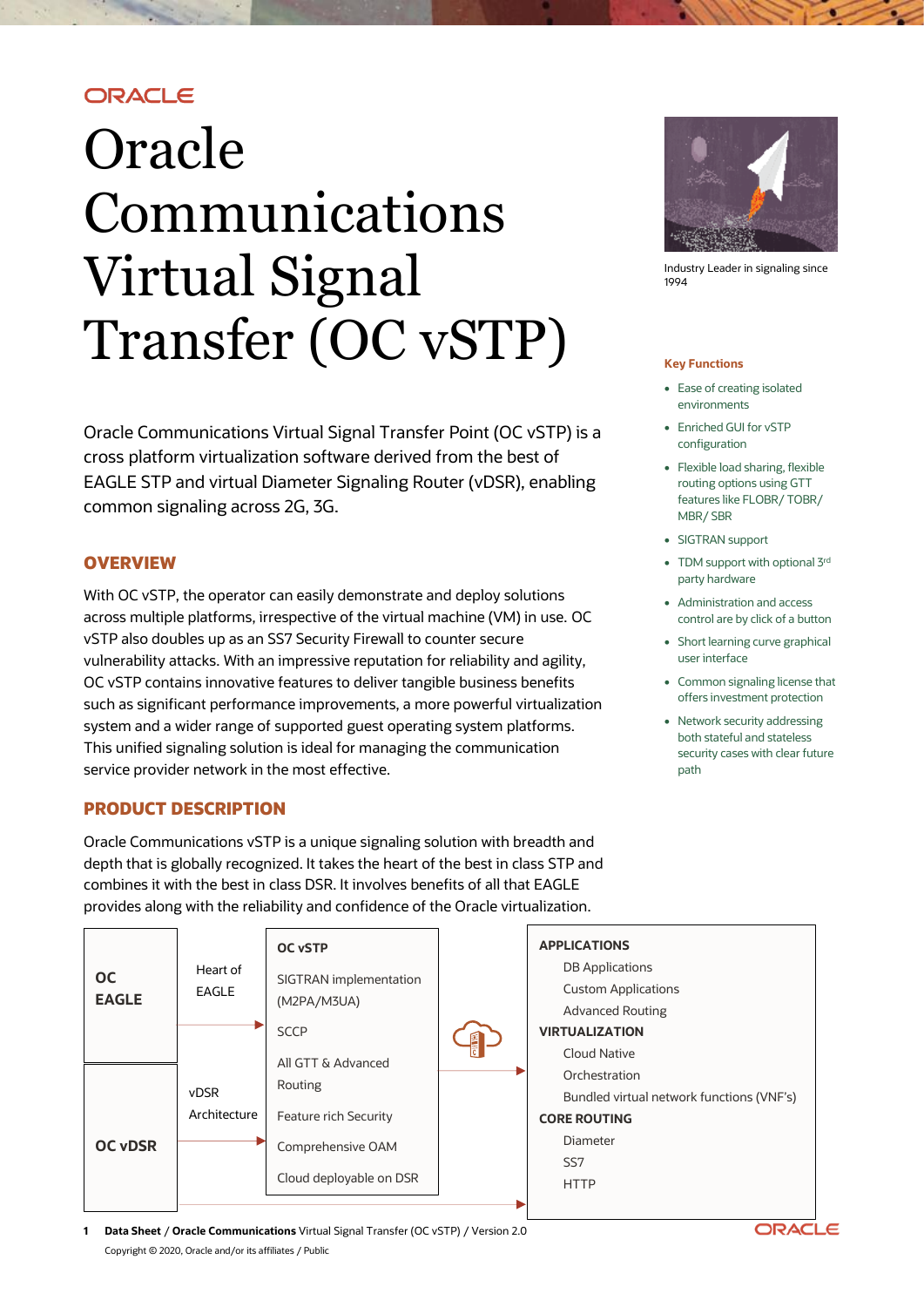Oracle Communications vSTP leverages the DSR's system OAM (SOAM) and network OAM (NOAM) architecture to further enhance its operability. Configuration and management of topology data, security, servers, IP networking is taken care by Network OAM. While the configuration and management of signaling node, routing of data, TCP/SCTP by System OAM. At the message protocol (MP) layer, real time signaling, and database processing takes place, while different MP type can be created to process the diameter and SS7 traffic separately.



## **OC vSTP supports the following interfaces:**

| <b>TRAFFIC MANAGEMENT</b>           | <b>OC VSTP MANAGED OBJECTS</b>                    |  |  |  |  |
|-------------------------------------|---------------------------------------------------|--|--|--|--|
| External management                 | SS7 addressing resources                          |  |  |  |  |
| traffic                             | Basic media transfer protocol (MTP) resources.    |  |  |  |  |
|                                     | Global title addresses, global title translation. |  |  |  |  |
| Internal management                 | GTT sets, GTT load sharing resources.             |  |  |  |  |
|                                     | Message transfer part 2 (M2PA) options.           |  |  |  |  |
| Interface for signaling<br>traffic. | Signaling connection control part (SCCP).         |  |  |  |  |
|                                     | MTP level 3 user adaption (M3UA) options.         |  |  |  |  |
|                                     | Alarm aggregation options and much more.          |  |  |  |  |
|                                     |                                                   |  |  |  |  |

OC vSTP supports 20K MPS SS7 traffic capacity at the system level. This allows vSTP to support redundancy and diversity at the signaling interfaces. That is, more than one active STP-MP server supports signaling interfaces pointing towards the same remote signaling point. Also, OC vSTP is fully compatible with Oracle and 3rd party infrastructure. At the virtual compute stack, it supports other virtual machines.

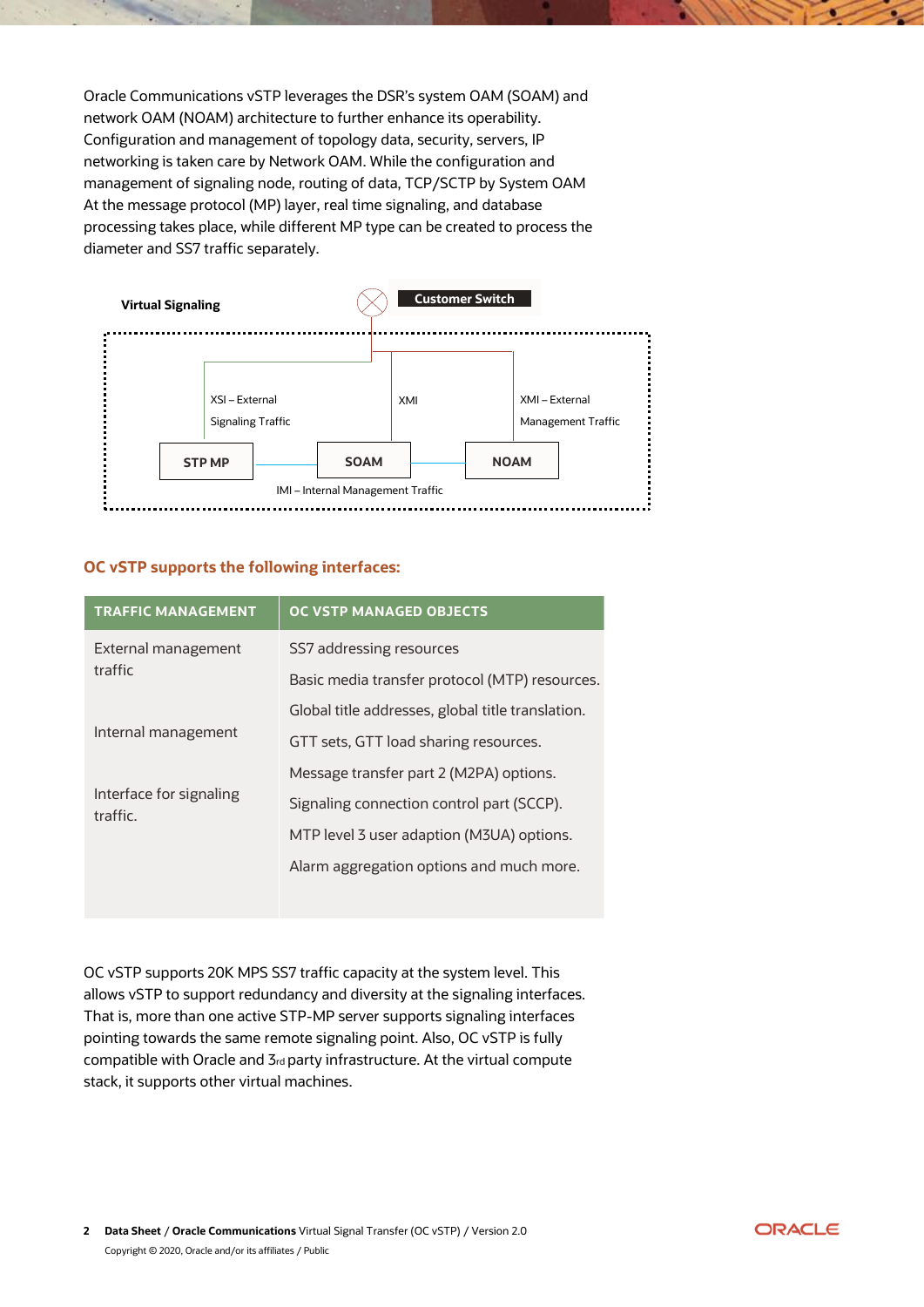The configuration management capabilities in vSTP provides an intuitive graphical user interface (GUI) to configure vSTP and security configuration. It also provides a common interface for vSTP provisioning.

|                                                                                                                                                                                                                                                                 | ORACLE Oracle Communications Diameter Signaling Router<br>8.4.0.3.1-86.4.0 |                                                                                            |                 |                        |                            |                                                        |                                        | Pause Updates   Help   Logged in Account guiadmin <     Log C |  |
|-----------------------------------------------------------------------------------------------------------------------------------------------------------------------------------------------------------------------------------------------------------------|----------------------------------------------------------------------------|--------------------------------------------------------------------------------------------|-----------------|------------------------|----------------------------|--------------------------------------------------------|----------------------------------------|---------------------------------------------------------------|--|
| 民<br><b>M</b> Main Menu<br>$\sim$<br>E J Administration<br>[a] Configuration<br>a) C Atarms & Events                                                                                                                                                            |                                                                            | Main Menu: VSTP -> Configuration -> Connections<br>Tue Nov 10 02:54:16 2020  <br>Filter' - |                 |                        |                            |                                                        |                                        |                                                               |  |
| a) Ca Security Log<br>[a] [ ] Shafurs & Meanwoor<br>F Californians                                                                                                                                                                                              |                                                                            | Table Description: Connections Table                                                       |                 |                        |                            |                                                        |                                        |                                                               |  |
| <b>78 Report</b><br>[a] Communication Agent                                                                                                                                                                                                                     |                                                                            | Connection                                                                                 | Connection Mode | <b>Connection Type</b> | <b>Lineal Host</b>         | <b><i>Remote Host</i></b>                              | Connection<br><b>Configuration Set</b> |                                                               |  |
| Diameter Common<br><b>El Cla Diameter</b><br><b>EL CJ RADIUS</b><br>E C SBR<br><b>FILE VSTP</b><br>Configuration<br><b>D</b> Local Hosts<br>Remote Hosts<br>1 Local Signaling Points<br>Remote Signaling Points<br>Connections<br>Connection Configuration Sets |                                                                            | Conn1                                                                                      | <b>SERVER</b>   | M3LIA                  | LocalHost1                 | Remotel (ps)1                                          | Detaut                                 |                                                               |  |
|                                                                                                                                                                                                                                                                 |                                                                            | Conn MP1 BO2 5000                                                                          | <b>CLEAT</b>    | M2FM                   | Local MP1 5000             | <b>802 6000</b>                                        | <b>Defaut</b>                          |                                                               |  |
|                                                                                                                                                                                                                                                                 |                                                                            | Conn_STP_VM_PA2_02<br><b>BRD44</b>                                                         | <b>CLIENT</b>   | <b>M3LM</b>            | LAB STP VM PA2 02 M<br>Pt. | <b>LAB VSTP_INTERNALSTP.</b><br><b>LIST OR MPS</b>     | Detaur                                 |                                                               |  |
|                                                                                                                                                                                                                                                                 |                                                                            | Conn_STP_VM_PA2_02_<br><b>BADIST</b>                                                       | <b>CLEMT</b>    | <b>M3LM</b>            | Connections Table          | LAB STP Viscons and second P. BITERNALSTP<br>VM 02 MP2 | Default                                |                                                               |  |
|                                                                                                                                                                                                                                                                 |                                                                            | Conn_STP_VM_PA2_02<br>MP21                                                                 | CLERKS.         | M3UA                   | LAB STP VM PA2 02 M<br>P2  | LAB VSTP_INTERNALSTP<br>VM 02 MP2                      | <b>The figure</b>                      |                                                               |  |
|                                                                                                                                                                                                                                                                 |                                                                            | Conn_STP_VM_FA2_02<br>MP22                                                                 | CLENT           | <b>M3UA</b>            | LAB_STP_VM_PA2_02_M        | <b>LAB_VSTP_INTERNALSTP</b><br>VM 02 MP1               | Default                                |                                                               |  |
|                                                                                                                                                                                                                                                                 |                                                                            | Ste1Connectional                                                                           | CLENT           | M2DA                   | SibetLocamsodd             | ShortBemotersout4                                      | Default                                |                                                               |  |
| <b>D</b> Link Sets                                                                                                                                                                                                                                              |                                                                            | so1mp2 meat2 4444                                                                          | <b>SERVER</b>   | <b>M3UA</b>            | 801MP2 4444                | Meat2 4444                                             | Default                                |                                                               |  |
| <b>COLLANS</b>                                                                                                                                                                                                                                                  | test connt                                                                 | <b>SERVER</b>                                                                              | <b>MOUA</b>     | Low at Next 1          | biod remoteboat?           | Default                                                |                                        |                                                               |  |
| <b>1</b> Routes<br><b>Chicago</b> Ave.                                                                                                                                                                                                                          |                                                                            | testconn2                                                                                  | <b>BERVER</b>   | <b>M3LM</b>            | LocalHost1                 | Meat2 4444                                             | Default                                |                                                               |  |

#### **ELEMENTS**

#### **Signal Transfer Point (STP)**

The STP delivers American National Standards Institute (ANSI) / International Telecommunication Union (ITU) international gateway functionality in addition to centralized signaling routing and bridges the existing circuitswitch and packet switch networks. It offers advanced routing and screening functions while supporting multiple link interface types and industry standards. This helps in fostering flexible configuration and connection of network devices.

#### **Signaling Gateway (SGW)**

SGW is a complement to STP, it transfers signaling messages relevant to call establishment, billing, location, short messages, address conversion and other services. Operators can migrate to packet switched networks without modifying their existing infrastructure. Without any additional nodes, Oracle SGW can manage changes in the traffic and can manage signaling in the most complex networks. These three components yield compelling use cases around 3G-VoLTE migration, mobile number portability and equipment identity register.

#### **Home Location Register Router (HLRR)**

The HLRR flexibility allocates numbers across multiple HLR's in a network and overcomes the limitations of traditional range-based routing that ultimately waste HLR capacity. The HLR router provides the mapping between subscriber numbers and HLR's operators can fill every HLR to 100% capacity, eliminating the need to maintain subscriber routing tables in every mobile switching center.

#### **Equipment Identity Register (EIR)**

EIR reduces the number of **GSM** mobile handset thefts by providing a mechanism to assist network operators in preventing stolen or disallowed handsets from accessing the network. This control is accomplished by comparing the International Mobile Equipment Identity (**IMEI**) that is provided during handset registration.

#### **Oracle Communication Signaling and Policy Solutions**

- Oracle Communications EAGLE
- Oracle Communications Diameter Signaling Router (DSR)
- Oracle Communications Policy Control Function (PCF)
- Oracle Communications Common Signaling, Security and Edge Protection Proxy (SEPP)
- Oracle Communications Common Signaling, Network Repository Function (NRF)
- Oracle Communications Common Signaling, Service Communication Proxy (SCP)
- Oracle Communications Common Signaling, Binding Support Function (BSF)
- Oracle Communications Common Signaling, Interworking and Mediation Function (IWF)

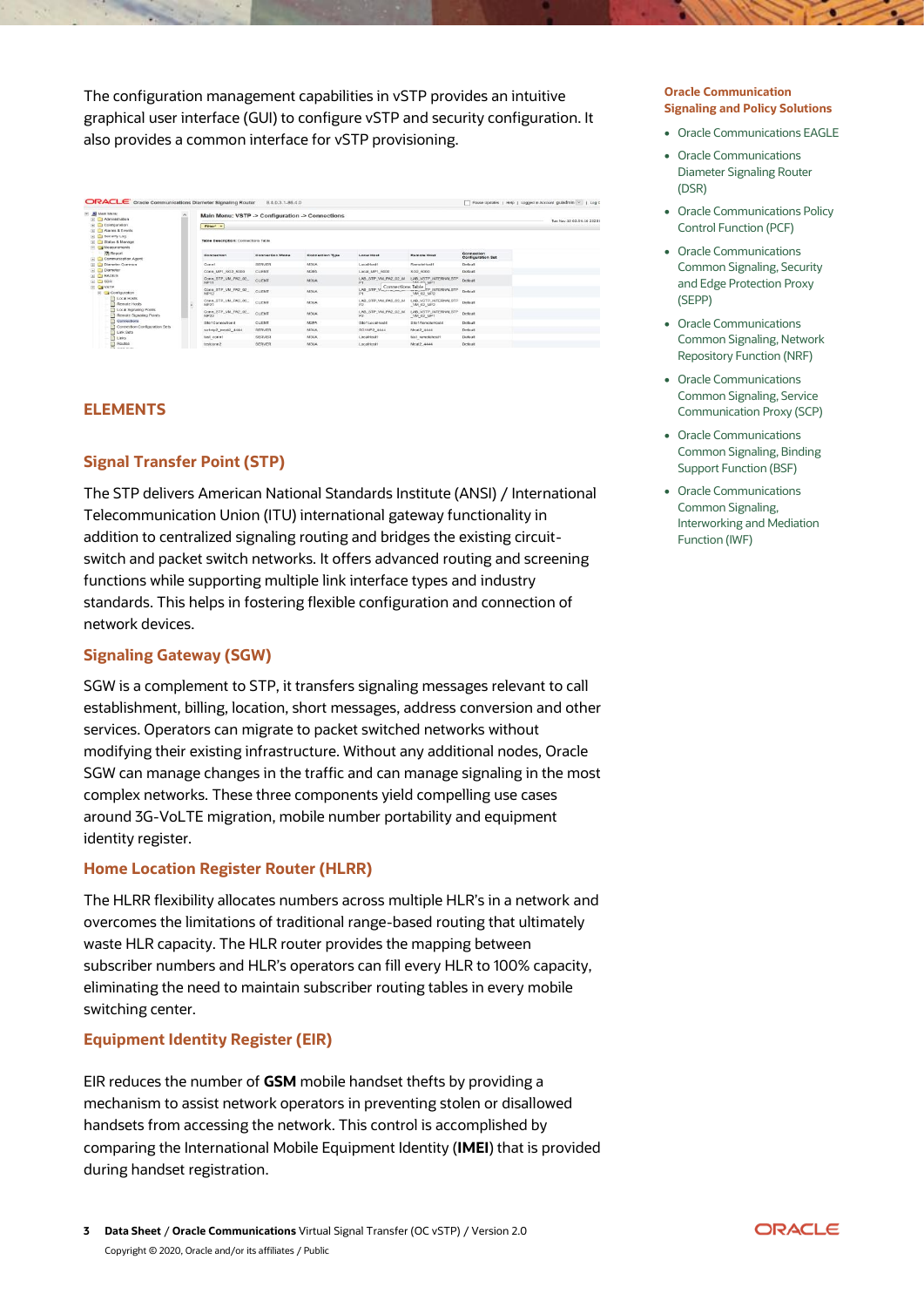# **OC vSTP features:**

Flexible routing options using GTT features like flexible linkset optional based routing (FLOBR)/ Transaction capabilities application part opcodebased routing (TOBR)/ mobile application part-based routing (MBR)/ sub system routing (SBR).

SIGTRAN support.

Time division multiplexing (TDM) support using optional 3rd party hardware.

Enriched GUI for vSTP configuration.

SCCP and MTP Loop Detection, ITU Duplicate Point code, and tagged image format (TIF) support.

EIR supports up to 250M subscribers.

MNP supports up to 250M subscribers.

Stateful Security Application supports up to 250M subscribers.

Stateful Firewall Support for SS7 and Diameter.

Mobility, Roaming, Authentication.

Reliability, Security, Screening.

Agility, Scalability, Load Sharing.

#### **OC vSTP benefits:**

Extends the lifetime and usefulness of existing hardware without having to refresh unnecessarily.

Provides an option for seamless journey to cloud without major changes in the existing infrastructure.

Assures unified signaling solution for ease of operability.

Supports key functions such as integrated monitoring, signal transfer, signaling gateway, advanced routing applications, screening, security and NP.

Supports 3<sup>rd</sup> party hardware.

Renders accurate projections for future growth in network traffic.

Ensures real time monitoring and observability.

Uses Common signaling license that offers investment protection.

Provides five-nines, field proven reliability in wireless and wireline networks worldwide.